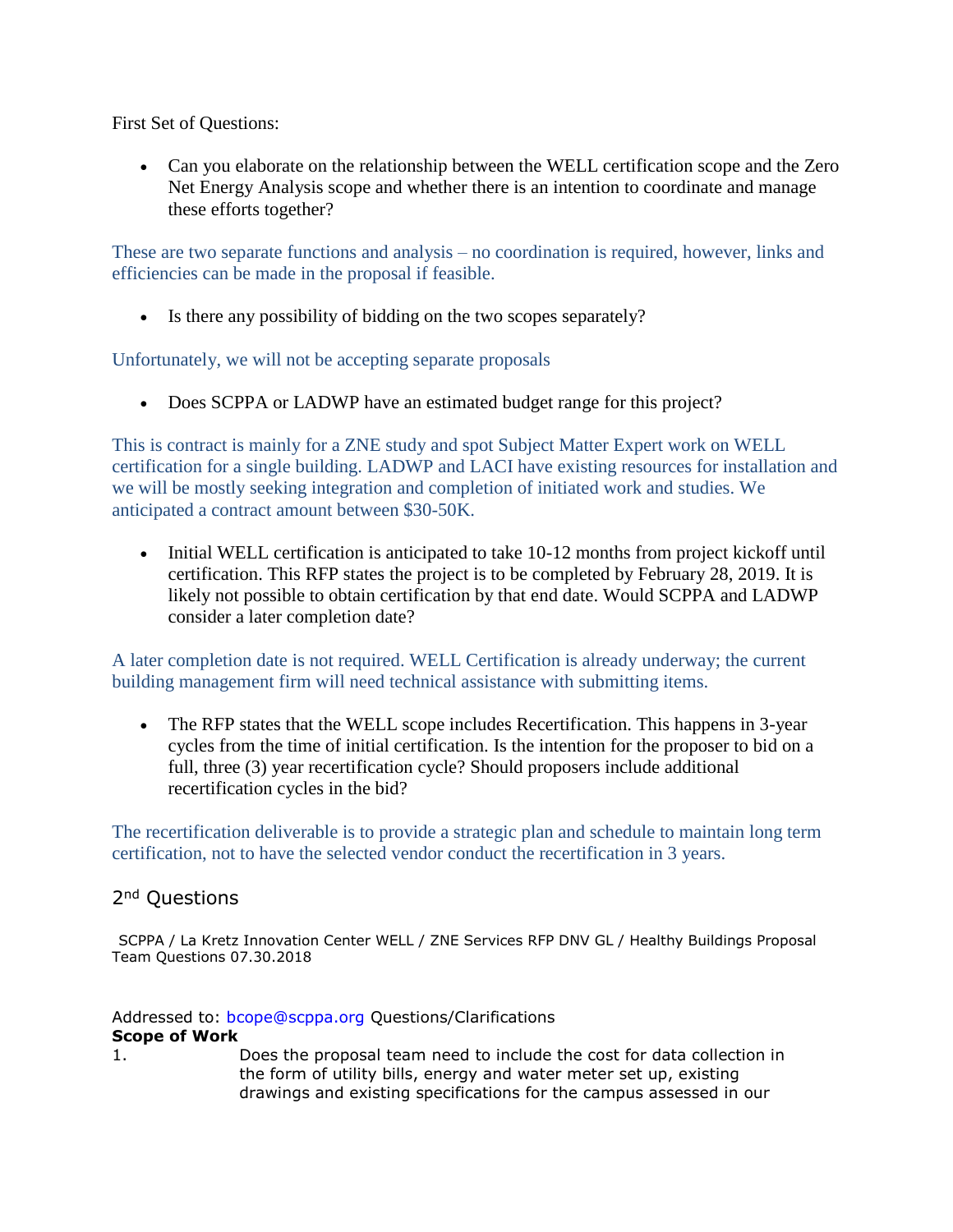bid?

LADWP and the Facility Manager already has this data. 2. On page 2 of the RFP, a definition for ZNE is listed as 'A Zero Net Energy or Net Zero building is a facility with the total amount of energy used by the building on an annual basis that is *roughly* equal to the amount of renewable energy created on the site'. Can the definition for Zero Net Energy that is expected for this analysis be clarified any further at this time?

> A general definition was provided to allow the selected vendor to determine the best approach for ZNE. For the RFP we are looking for a firm or vendor that has the best qualifications. The goal is to seek Subject Matter Expert to conduct an initial study on ZNE feasibility.

3. To provide an accurate fee for the following scope of work; 'Assist, as necessary, LADWP and LACI to install devices and/or implement measures to reduce energy consumption at the Campus' can this requirement be clarified further? For example, is there a minimum number of devices/measures installed or implemented to provide this assistance on?

> LADWP and LACI will pay for installation of devices. The services requested will assist LADWP and LACI to select the best devices to install to become ZNE. If technical assistance is needed to install these devices, the selected vendor should be prepared to train LACI and LADWP staff.

4. Does this scope of work include the consultant being involved in the measurement and verification period for the campus?

#### It does not

5. On page 3 of the RFP, it is stated that the consultant will 'meet weekly with designated LADWP and LACI staff'. Will these meetings be required to be in person or will conference call suffice?

In person is preferred but conference call will suffice from time to time.

- 6. As per the RFP section III-WELL Certification of the La Kretz Innovation Campus – WELL certification is desired no later than February 28, 2019. This timeline leaves only 2 months for documentation, once feasibility analysis is complete on the front-end, and assuming a smooth certification process with GBCI of 3 months at the back end. Is there a commitment to completing any upgrades or items suggested during the feasibility analysis in order to comply with all preconditions in WELLv2?
- WELL certification is underway by the facility manager, selected Vendor will provide subject matter expert services on specific requirements. 7. Documentation for WELL certification includes a number of Letters of Authorization (LOAs) from the architect, MEP, and contractor on the project. Is there a way to facilitate gathering these from the original design team?

## LADWP and LACI will facilitate these meetings

**Fees**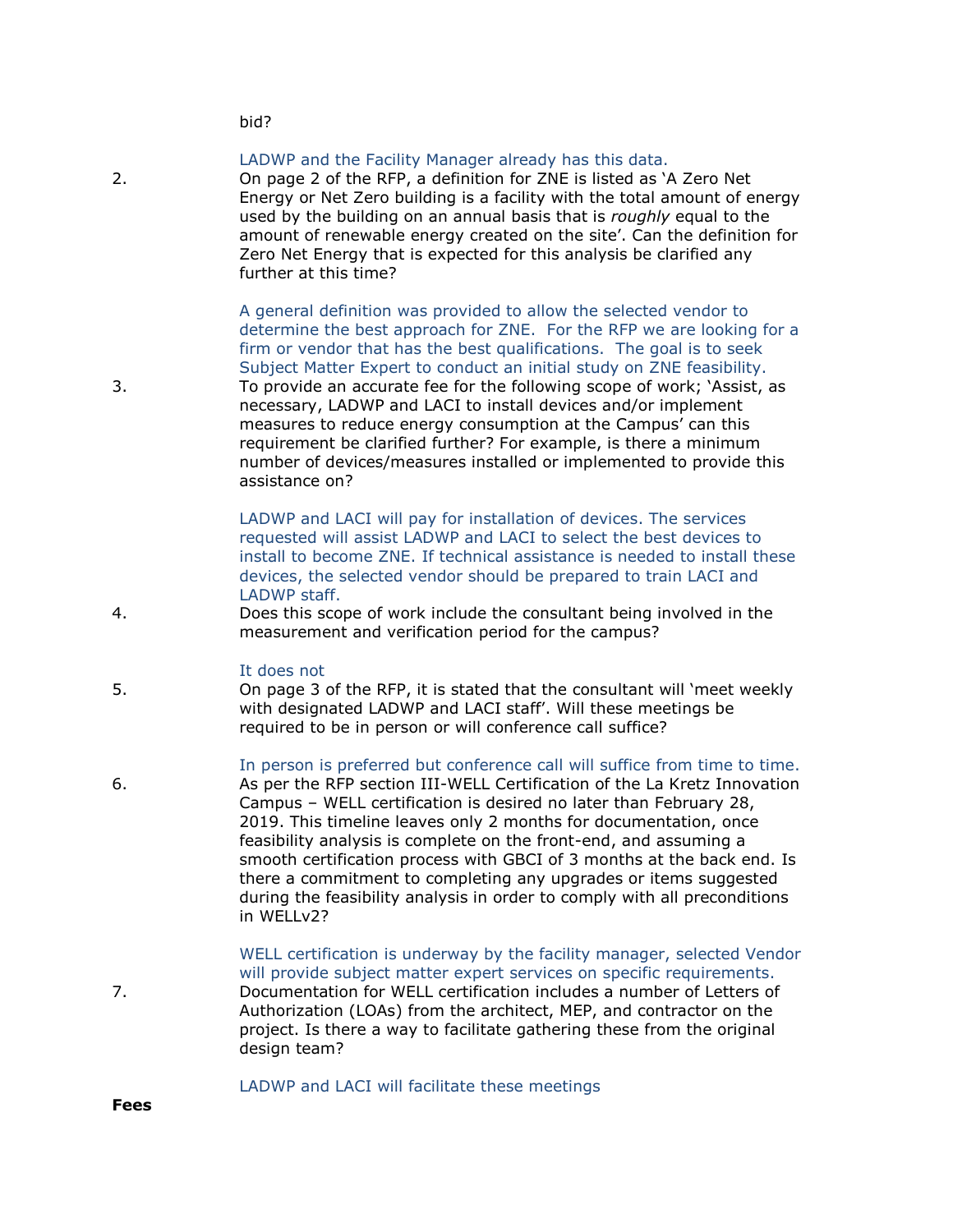8. Are billing titles required per labor rates?

## Titles are preferred but not required.

9. Can SCPPA provide a target budget range to help consultants to better scope a project that fits within expectations?

> This is contract is mainly for a ZNE study and spot Subject Matter Expert work on WELL certification for a single building. LADWP and LACI have existing resources for installation and we will be mostly seeking integration and completion of initiated work and studies. We anticipated a contract amount between \$30-50K.

## **Proposal Submission**

.

10. Are Resumes to be included in the 10-page limit?

As you see fit to determine your company's qualifications. Please do not submit more than 10 pages

11. Are References to be included in the 10-page limit? If not, is there a required number of references per respondent

References are always a good idea – but no required number. Please do not submit more than 10 pages. 12. Will SCPPA share evaluation method/criteria with proposers?

Bryan can you shed light on this question?

Question group 3

# REQUEST FOR INFORMATION (RFI)

### **WELL Services**

1. We've heard this project is already registered in WELL online. a. Is there an incumbent WELL consultant?

There is a WELL advisor on the project

b. Is LACI/La Kretz looking to hire a new consultant?

The selected vendor will work along with the facility manager to provide spot services on certain items required for WELL certification

2. What is the target WELL certification level LACI is looking to achieve?

Target is gold

### **ZNE Services**

1. Is at 1-3 year of non-interrupted energy information readily available? If so, can it be shared during this proposal phase?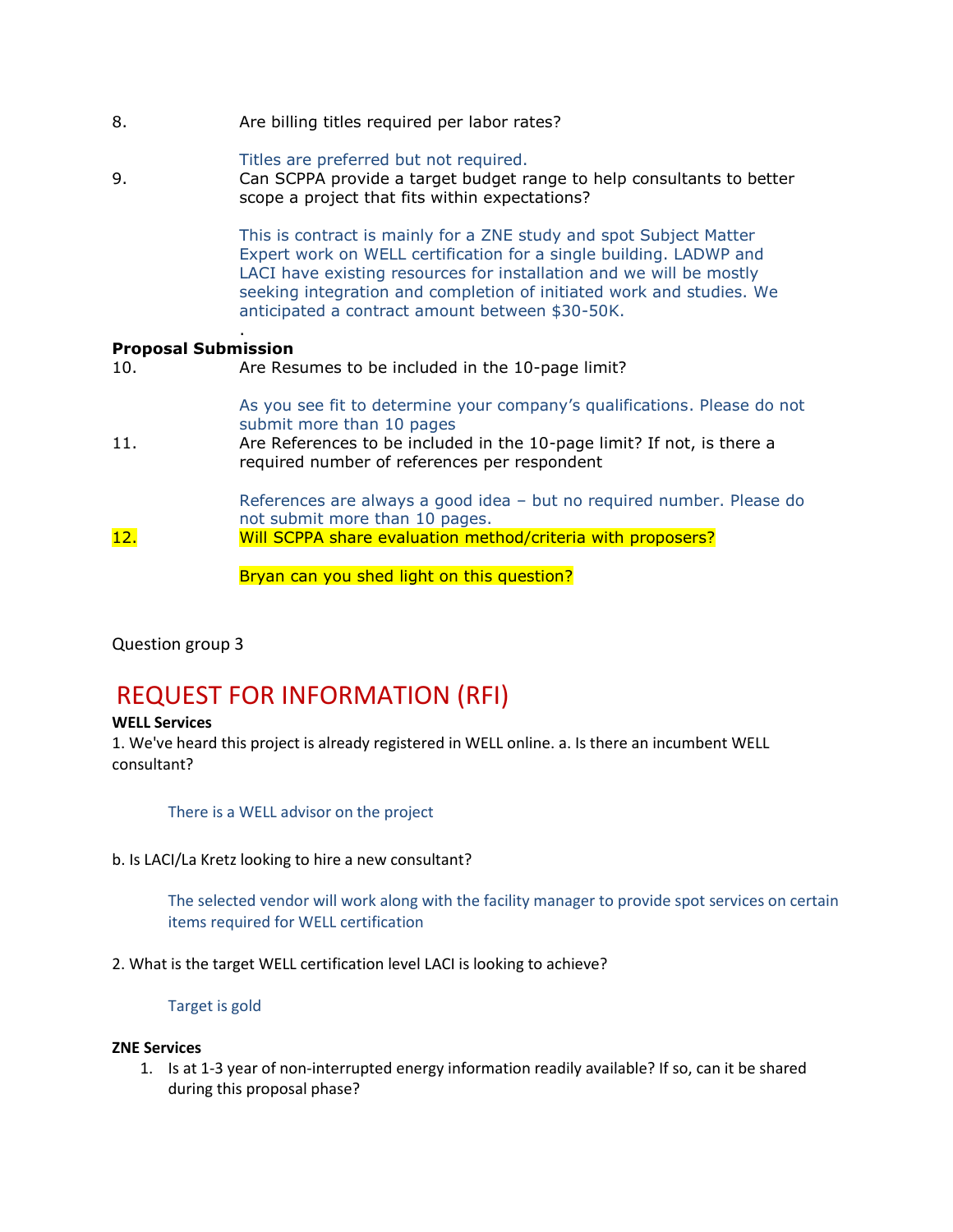### Yes the information is available and will be shared with selected vendor

2. What energy efficiency and demand response strategies have already been implemented?

Detailed Energy Efficiency implemented strategies will be discussed with selected vendor.

3. During a free informational/walking tour, one of our representatives noted that there was a plan to implement an additional 300kW roof-mounted solar array. Has structural load analysis been performed to implement this measure? If not, does the proposing consultant need to factor this into the cost?

No – a structural load analysis does not need to be considered in final cost. The selected vendor is not required to install major enhancements/improvements to the building. We are looking for an initial ZNE study with recommendations for next steps. 300kW is not a verified estimate.

4. Does the LACI already have budget or a funding source available for the potential projects? Or will the awarded consultant also be responsible for identifying supplemental financing options?

LADWP and LACI have funds and resources to implement ZNE strategies. However, if the selected vendor can identify additional funding opportunities for LACI and LADWP to pursue, this will assist with the proposals.

**Please note:** LADWP rebates cannot be applied to the building, as this is an LADWP owned building.

5. Does LACI find it acceptable to price the final task "*Assist, as necessary, LADWP and LACI to install devices and/or implement measures to reduce energy consumption at the Campus*" as a separate Notto-Exceed PO/CWA contract structure? Or does this need to be included in a non-separated line item in the base proposed price? This task is difficult to price out without first having performed the ZNE study at the facility.

Separate structure is acceptable and preferred.

Question set 4

•

- For the WELL Scope:
	- $\circ$  Is the current project WELL registration under WELL v1 or the WELL v2 pilot?

Registered under WELL v1 Q2 2017

 $\circ$  Is the La Kretz Campus targeting a particular level of WELL certification (silver, gold, platinum)?

Gold